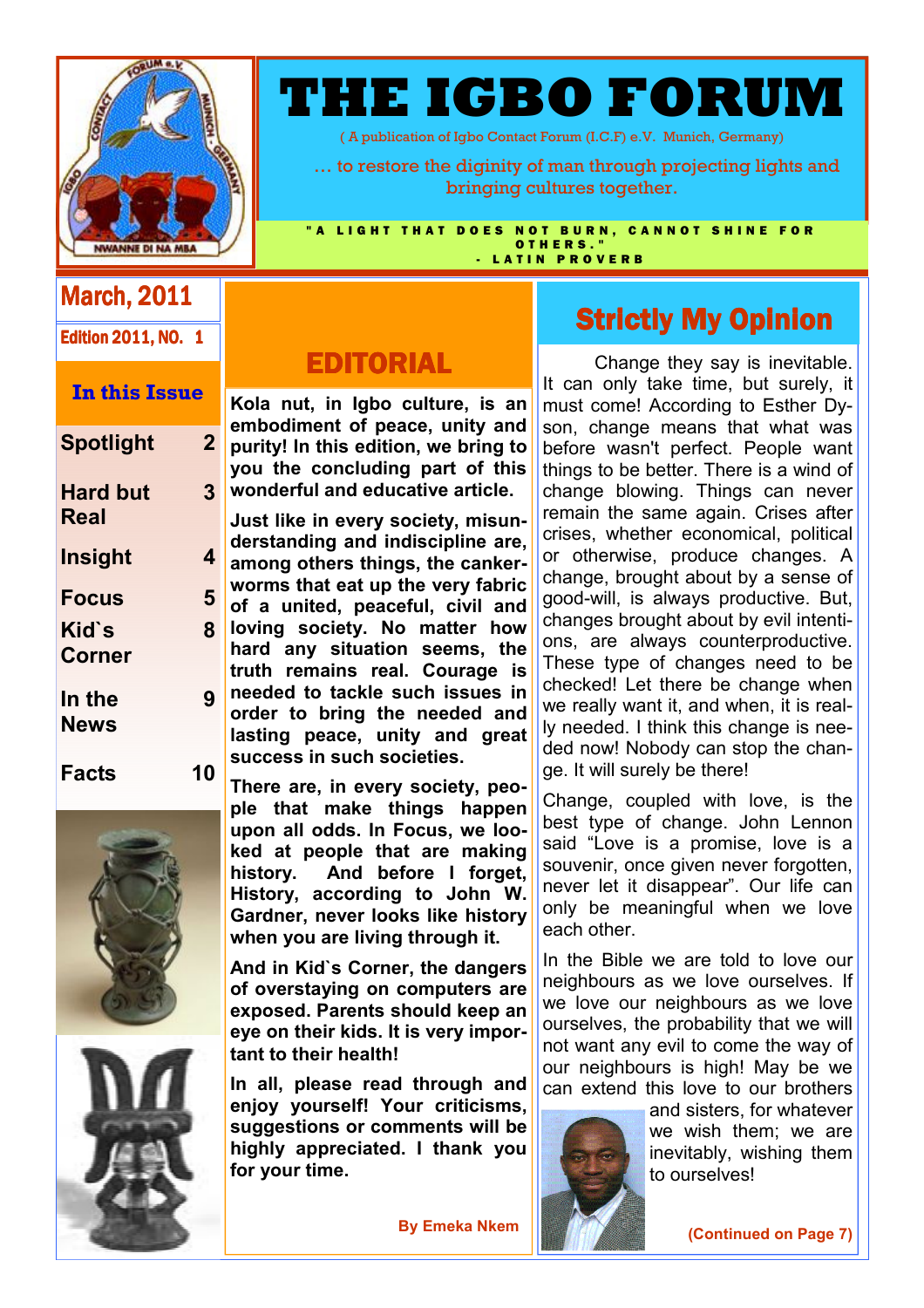# **Spotlight**

### The Kola Nut: As an Igbo Cultural and Social Symbol



**(Concluding part of our Spotlight on Kola-Nut)** 

#### **Why the Kola is Always Broken with a Knife**

Why is the kola preferably broken with knife rather than with ordinary fingers? Many of the answers received from the questionnaire indicate

that it is due to health reasons, that is, for hygienical reasons as the immediate motive. Some people say it is because the kola is sacred, and as much should be treated holily – "Sanctae sanctae tractata sunt". The popular reason is that ' the kola is broken with a knife as a mark of honour to it because it is not up to the size of a piece of yam which people bite and chew'. The remote reason is essentially religious, for people who have shed blood develop a "strong hand" -"aka ike" and may not break the Sacred Kola for others using the soiled or profaned hand or bloody hand. The sacredness of the ọjị stems from the fact that ọjị is Igbo symbol of life.

#### **Right of Breaking the Kola**

Another consideration that brings out the kola symbolism is the question of the rightful person to break it. Is it the youngest or eldest in any given gathering? There are two major traditions: In the south of Igboland, the youngest in any group breaks the kola, while in the north-west and

**The puritan ethics or mentality is strongly founded in Igboland. The old-man tradition is preferred because the eldest man blesses the kola, holds the Ọfọ, and represents the authority of the ancestors.** 

northern parts of Igboland the eldest person breaks the kola. In both cases, the breaking of kola helps in the tracing of seniority. The young-man tradition says that the young is preferred because he is presumed to be innocent, and his hands are not polluted by blood-shed in battle. This tradition has a loop-hole because at times there are gatherings where no one is really young. or where the youngest in the group is also elderly. This tradition is nurtured by the philosophy of Igbo ethical puritanism. The puritan ethics or

mentality is strongly founded in Igboland. The old-man tradition is preferred because the eldest man blesses the kola, holds the Ọfọ, and represents the authority of the ancestors. One of the strongest reasons for religious activities like blessings by the eldest person is that in Igbo traditional society, the first born or eldest man in a family or ụmụnna (kindred) assumes some priestly functions ipso facto. It is more by reason of his priesthood

**"The high degree of sanctity accorded the Kola nut throughout lgboland is likened to that of the biblical 'forbidden fruit of Paradise' in that women are forbidden from either planting, climbing, plucking or breaking the Kola nut."** 

and not necessarily because of his age that the eldest man is preferred; and this is why today, the eldest man gives an ordained minister the kola to bless as a privilege.

The Ndi Ichie Akwa Mythology gives what seems to be the solution to the problem of the right of breaking the lgbo kola as regards the two conflicting traditions in question. The Arọs became very powerful during the slave trade mainly because of the one Ndi Ichie Akwa which is in their possession. Thus they wished to dominate the lgbo as a whole and with the advantage of the oracle, they hatched a plan as the author puts it: "The Arọs then brought an Afa oracle message from God 'Chukwu'. The divine message said that the Igbo tradition of the oldest person's right to break kola had been abrogated by God so that the right had been transferred to the youngest person. This oracle message automatically gave the Arọs who were the youngest of Igbo family groups, the right to

break kola whenever the Igbo people were gathered as a nation." Many Igbo communities in the south obeyed the 'divine message' and changed their tradition of the eldest man's right to break the kola. However, the most probable solution is that the eldest man blesses and breaks the ọjị and gives it to the youngest in the group to share and distribute. Another probable solution is that the eldest man blesses the kola and gives it to the youngest to break and share. This second alternative will eliminate monopoly of function by the eldest man.

### **Why Women do not Break Ceremonial Kola**

Eze Ugbala of Okporo says that "The high degree of sanctity accorded the Kola nut throughout lgboland is likened to that of the biblical 'forbidden fruit of Paradise' in that women are forbidden from either planting, climbing, plucking or breaking the Kola nut."

*(Continued on Page 7)* 

**Do you have a burning issue in your mind and you want to speak out? Or, Do you have an opinion or Article to share with the public? Contact us at: igbos\_in\_munich @yahoo.com**  Edition 2011, NO. 1 **Page 2**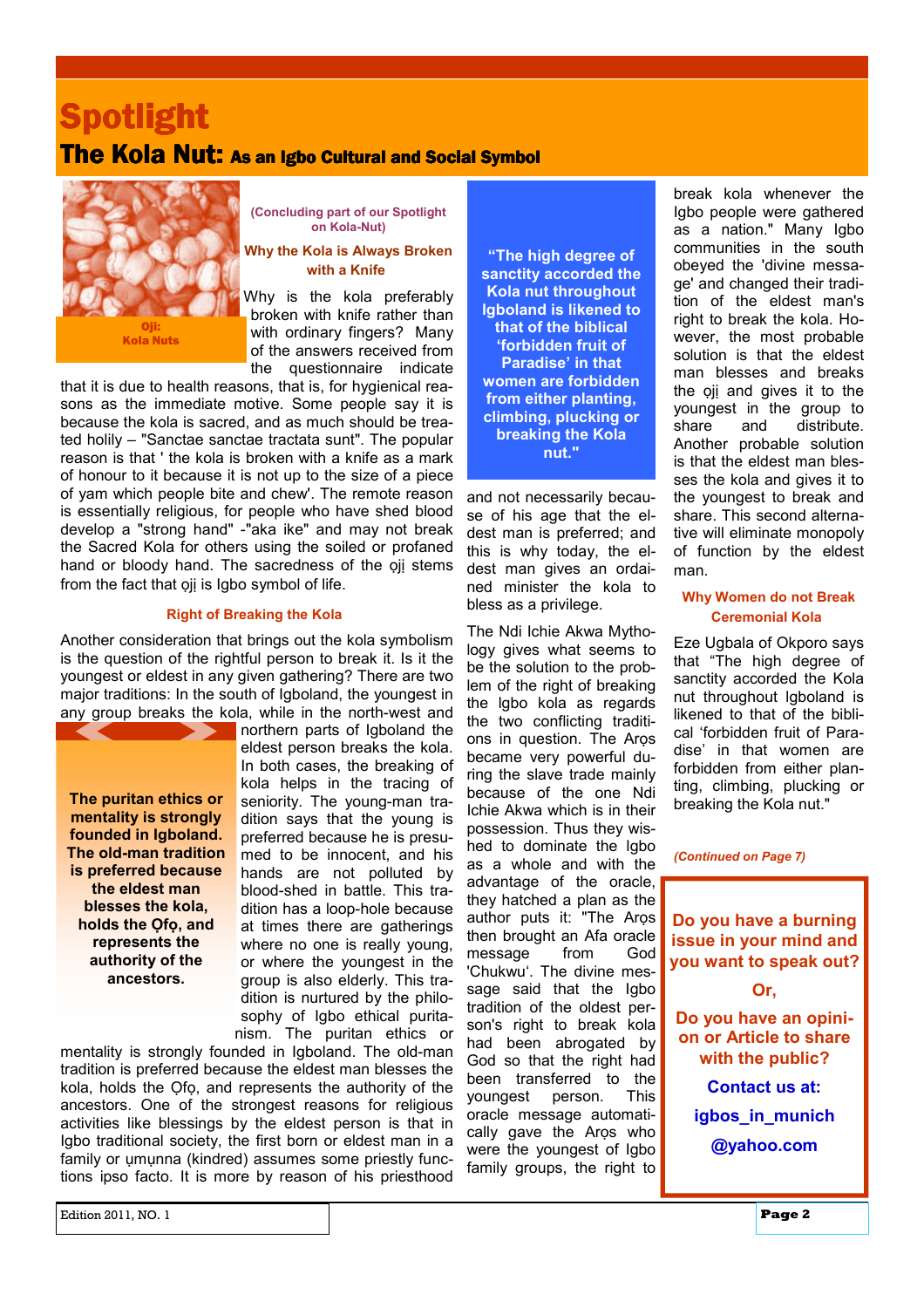# DN RIIT DE

### **Is This The Beginning Of The End? - Please Don't Tear Us Apart**

When I was the chairman of the Igbo Contact Forum (ICF) from 1998 – 2006, I faced quite a number of challenges, one of which was advice and pressure to pull old Imo State (Imo and Abia states) out of the ICF to be an independent association. I strongly resisted the temptation to do so. My "Wise-Men-from-the-East" advisers called me names, reminding me that Late Nnamdi Azikiwe believed in one Nigeria when North was not particularly interested and look at where we are today with Azikiwe's One-Nigeria-Philosophy. Those advisers may (or may not) have been right but I was quick to point out to them that one united ICF and one Nigeria were different kettle of fish and had no comparison at all. I believed, still believe and will always believe in one Igbo Union in Munich because the Igbos share so many good attributes together like common language, culture, religion, ideology, aspiration, belief, geographical location and, most of all, common origin.



**We need to be disciplined to know, accept and live up to our rights and obligations. We need to be tolerant of each other and we need to show understanding to our individual differences and, above all, RESPECT one another.** 

**The Second Second** 

### **Is The Creation Of Splinter Groups The Solution?**

Most of us think, believe or assume that separation from ICF or creation of individual state unions like e.g. Imo, Anambra, Enugu, Abia, Delta or even Owerri, Orlu, Uturu, Mbano, Amucha, etc., associations are the solutions to our problems. I'm not here to judge if it is right or wrong but I strongly believe that the solutions to our problems hang on discipline, tolerance and understanding. You can't touch any association, no association can behave itself regardless of the name you give  $it - it's$  all about the members, who are the constituents of any union. We need to be disciplined to know, accept and live up to our rights and obligations. We need to be tolerant of each other and we need to show understanding to our individual differences and, above all, RESPECT one another.

If we are not disciplined to pay our dues, to respect one another and to understand that there is no right without responsibility on earth, then the survival of whatever new association will always remain a mirage. We all pay our solidarity tax contribution (Solidaritätszuschlag) for the rebuilding of former eastern Germany regardless of whether

we benefit from it or not. We also pay our compulsory nursing care insurance (Pflegeversicherung) even though some of us are pretty sure that we won't be residing in this cold country by the time that insurance matures. But why do we pay all the aforementioned compulsory taxes and insurance? Because it is all about discipline to obey the laws / rules and regulations and being aware of the consequences of default.

We used to have twelve states in Nigeria, then 19 and now 36 plus Abuja – the idea of which was to group geographical, cultural and language identical ethnic people together. But are things now politically better than it used to be? We have one Igbo union in Munich, one splinter group, now one state has just formed an association and we all know that some states / other people are gearing up to pull off theirs – are we better off now and more progressive in Munich? We have two separated Igbo Roman Catholic Church Centers in Munich - but are we enjoying better peace and understanding among ourselves? Let me leave you to your opinions. The truth is, it is not about separation or endless creation of unions, church centers, associations but will these splinter groups withstand the test of time and internal challenges? There is always exciting enthusiasm that engulfs every new creation, be it business, union, association, etc, until the challenges set in and until the "Wise-Men-from-the-East" arrive. Without discipline, regardless of the nomenclature given to any association, it would be living on borrowed times. Period!

When I was a student in Nigeria, we used to have LOZONS (League of Orlu Zonal Students) which was one of the biggest, formidable and respected unions in the campus until one Mr. Godwin Ezeala from Nkwerre lost election to be the Students' Union Director of Social (DOS). Out of frustration, he pulled his Nkwerre compatriots out of LOZONS, then Arondiogu, Ideato, Ugwuta, Orlu Town, etc, followed and the rest is bitter part of history. It is not about separation but all about further separations which would definitely follow. I'm not a soothsayer and would never want to be one but, believe me, it would be a matter of time before the members of the new union would start feeling restless within their "new-foundhome". Time will always prove us right or wrong. Please don't get me wrong, it is our fundamental human right to form associations as and when we deem fit. But why can't we be disciplined enough, patriotic enough, dedicated enough to call ICF our own and pull forces together to make it something we all would be very proud of? It is very sad to hear some of us argue and rebel **against any assistance to** bereaved members, neglect **any contribution to the union but** constantly go about, feeling very good like messiahs, in telling all willing to listen that ICF doesn't do much for her members.

**The truth is, it is not about separation or endless creation of unions, church centers, associations but will these splinter groups withstand the test of time and internal challenges?** 

**(Continued on Page 11)**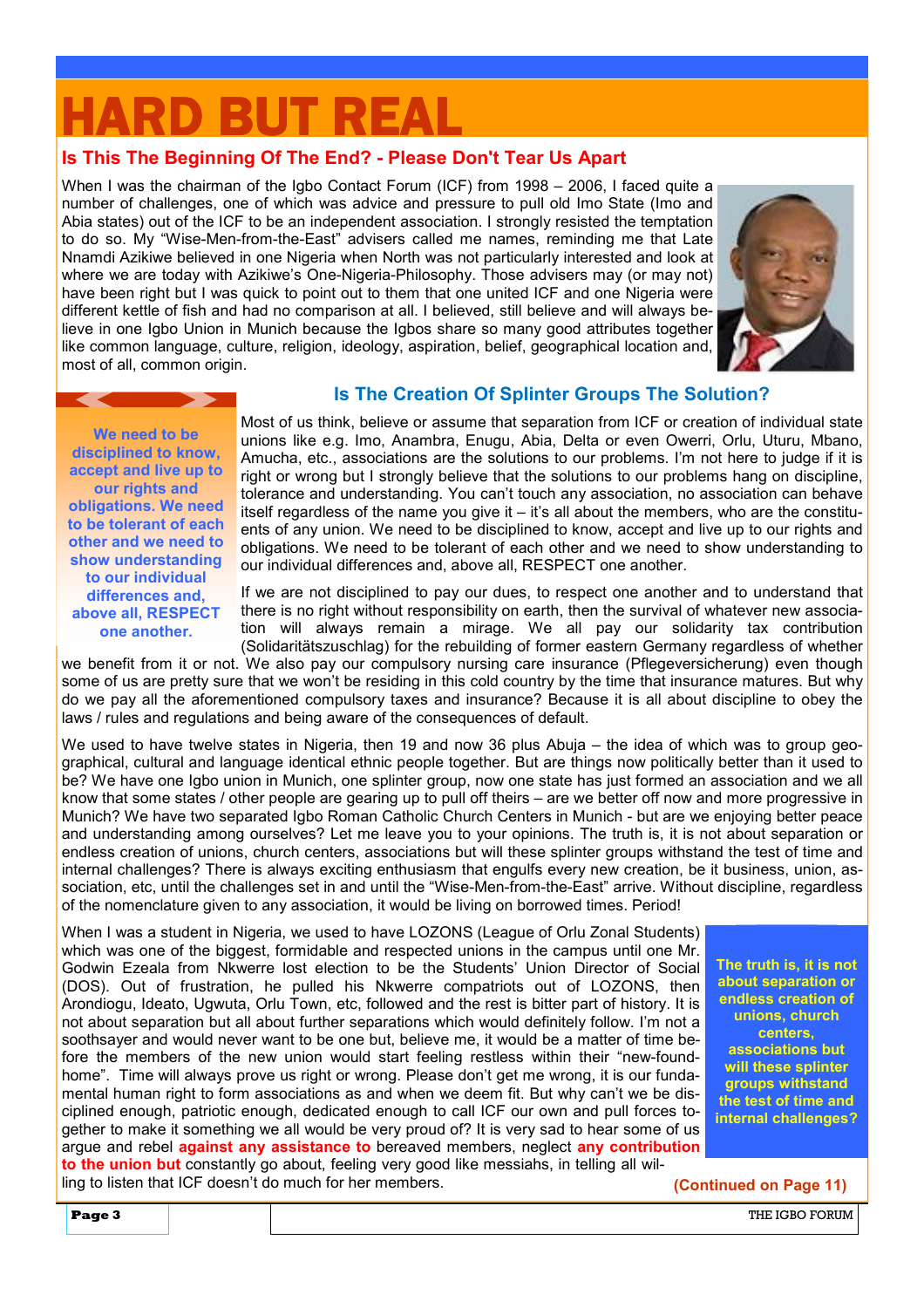# **INSIGHT:**  THE RESTORATION OF OUR FAMILY TIES AND VALUES

The family in Igboland and indeed the entire Nigeria is a natural school where we are taught moral discipline and values in line with our traditional way of life, which forms the basis with which we are identified as a people.



Over generations these have been derived from our cultural heritages and entrenched in our traditional system of life. An example of this is found in our naming behaviour as elegantly seen in the name "Ahamefuna" in Igboland meaning: my name shouldn't ever get lost.

Another vital element of family as an institution is marriage. In Igboland for instance when a man wants to take a wife, his kindred must first inquire about the reputation of the family of the bride. And the grand family of the bride will equally investigate the social standing of the family of the bridegroom in terms of possible stigmas. Only after both sides are satisfied with each other is the blessing for the marriage given. The family is the first university that teaches moral attitudes. As kids we were taught to be obedient to elders; respect our seniors; not to steal or do harm to our neighbours; etc.

But today we Igbos and Nigerians in Munich seem to have forgotten where we come from. We involve ourselves in so many vices/ practices, which should I say that we have learnt. Vices like antagonism, rumormongering, character assassination, etc are commonplace. I dare to say here that we use our various blessings (talents) rather diabolically. We are endowed with the right senses of reasoning; we are configured and imbued with good understanding ability as well as identifying what is right and what is wrong irrespective of where it is coming from or the issue at stake; we have the power of unifica-

**Today my people I say to us**  "**TAKE DOWN THIS WALL AMONG US AND BREAK THE SHELL DIVIDING US"**

tion even in diversity. I am not saying we shouldn't criticize one another. That is a part of life, but only a constructive criticism can bring out the best from whoever stands criticized.

Before the unification of Germany in 1990, the then president of America, President Ronald Regan said to then Russian president, Mr. Michael Gorbachev, "TAKE DOWN THIS WALL" and with the total support of people the unification of Germany became a reality. Today my

people I say to us "**TAKE DOWN THIS WALL AMONG US AND BREAK THE SHELL DI-VIDING US"**. If there is anyone you offended willingly or unwillingly, come down from your high horse; go to him and say "I am sorry". There is no humiliation in that rather it is the height of strength. In fact strong people are those that can say "I am sorry at ease". Let us throw away unnecessary ego and pomposity, which will only lead us to division and doom.

You can deny a man everything, but you can't rob him of his conscience. My people, where is our conscience? How can we throw away years of friendship and family virtues? What had happened to our mutual understanding, love, and co-existence? Have we forgotten that life itself is greater than what is used to nourish it? This tells you why a man sells or mortgages everything he possesses to cure himself, if he falls deadly sick. When U.S president Mr. Barack Obama was running for the presidency, he used the slogans "HOPE we can believe in" and "YES WE CAN!"

*(Continued on Page 12)* 

Edition 2011, NO. 1 **Page 4**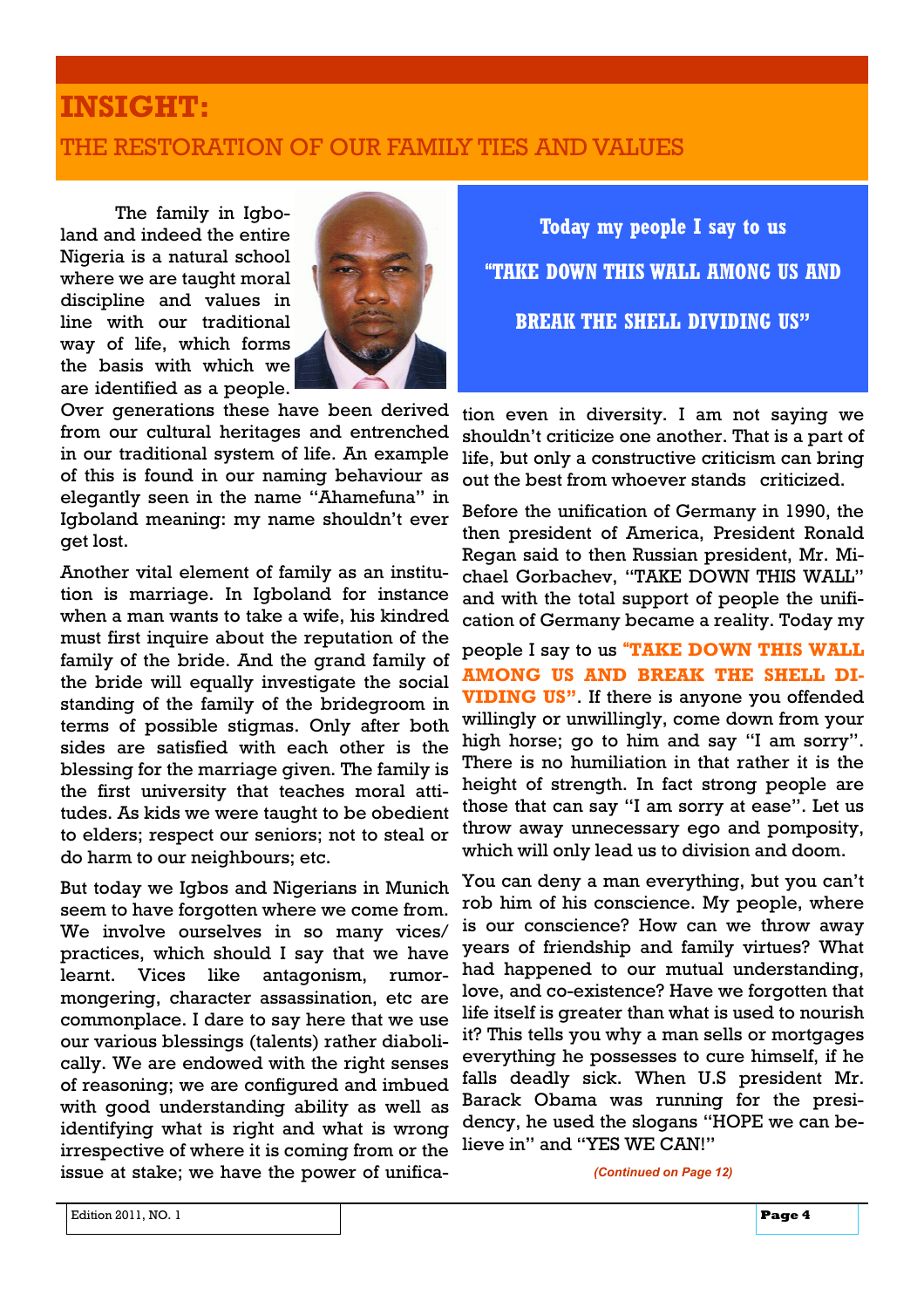

### **Poland Swears in Nigerian Godson as First Black MP**

**By Paul Ohia - (14.12.2010)** 

John Abraham Godson, a Polish citizen born and raised in Nigeria, has been sworn in as the first black member of Poland's parliament. Godson had served as a councillor in the city of Lodz before taking up a parliamentary seat, vacated by a party colleague after local elections, the BBC reported. His entry into parliament has created a media stir in the mainly white country.He has since



married a Polish woman and the couple have four children. A member of the centre-right Civic Platform party, he was appointed to the seat vacated by party colleague Hanna Zdanowskaafter

**"I am from Lodz, I will live here, I want to die here and I want to be buried here." The 40-yearold university lecturer said he wants to "ensure Poland had found a place in Africa" .** 

after she became mayor of Lodz. It is still quite rare to see black people even in the Polish capital Warsaw, Poland's most cosmopolitan city, the BBC added Racism is still a problem in Poland, where it is not uncommon for well-educated people to make racist jokes. Godson was beaten up twice in the early 1990s but he said attitudes to black people in Poland are changing for the better, particularly since the country joined the EU six years ago.

Speaking earlier to Polish radio, Godson said: "I am from Lodz, I will live here, I want to die here and I want to be buried here." The 40-year-old university lecturer said he wants to "ensure Poland had found a place in Africa" and that he hopes to promote race relations in a country that is overwhelmingly white and monocultural. Godson moved to Poland in the early 1990s from his native Nigeria, and since taking citizenship in 2000 he has put down roots in the central city of Lodz, marrying a local girl and serving on the city council for a number of years. His arrival in the Polish parliament is remarkable given that Poland only has a tiny num-

ber of ethnic minorities, with the country's 2002 census putting the number of people of a non-European origin at little more than a couple of thousand. Although racism still occurs in Poland, and occasionally blights football matches involving coloured players, it has dropped significantly since the early 1990s when far-right groups flourished in the years following the collapse of communism.

**(culled from Thisday online)** 

## **QUOTES**

**No matter what age you are, or what your circumstances might be, you are special, and you still have something unique to offer. Your life, because of who you are, has meaning.** 

**- Barbara de Angelis** 

THE IGBO FORUM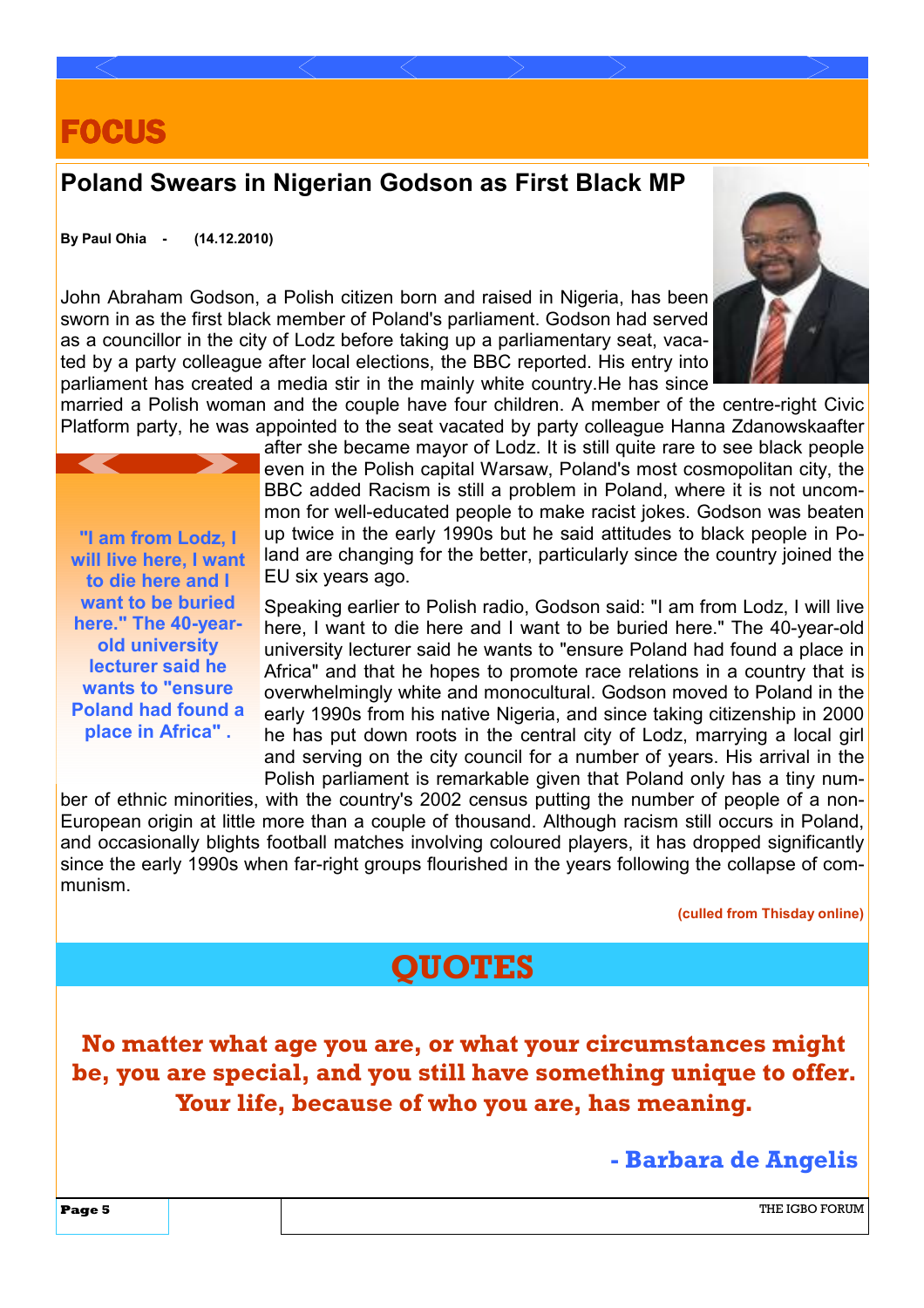FOCUS*From page 5*



## **Obama Appoints Nigerian into Key Post**

**———————-————————** 

By Tokunbo Adedoja - 25 Feb 2011

# **Olufunmilayo Falusi Olopade**

A Nigerian, Olufunmilayo Falusi Olopade, was among six individuals appointed into key administration posts yesterday by United States President Barack Obama. A statement by the White House Thursday said Olopade, who is the Walter L. Palmer Distinguished Service Professor of Medicine and Human Genetics, Associate Dean for Global Health, and Director of the Center for Clinical Cancer Genetics at the University of Chicago, had been appointed by President Obama as a member of US National Cancer Advisory Board. Olopade, who is an authority on cancer risk assessment, prevention, and individualised treatment based on risk factors and quality of life, is also a practising clinician and director of the University's Cancer Risk Clinic. A recipient of numerous professional honors and awards, including the MacArthur Foundation Fellowship, ASCO Young Investigator Award, James S. Mc-Donnell Foundation Scholar Award, and the Doris Duke Distinguished Clinical Scientist Award, the White House said: "She also works with educators, doctors, government officials and pharmaceutical companies to improve access to quality education and medical care in low-income communities. "The Nigerian, who holds an M.B.B.S. from the University of Ibadan in Nigeria, did her residency in internal medicine at Cook County Hospital in Chicago, and completed a postdoctoral fellowship in hematology and oncology at the University of Chicago. Others appointed into key administration posts by the US President include Thelma Duggin, member, Board of Trustees of the Woodrow Wilson International Center for Scholars; Marcia Cruz-Correa, member, National Cancer Advisory Board; Kevin J. Cullen, member, National Cancer Advisory Board; Olufunmilayo Falusi Olopade, member, National Cancer Advisory Board; Jonathan M. Samet, member, National Cancer Advisory Board; and Bill Sellers, member, National Cancer Advisory Board. Announcing the appointment, Obama said: "These dedicated individuals bring a wealth of experience and talent to their new roles and I am proud to have them serve in this Administration. I look forward to working with them in the months and years to come."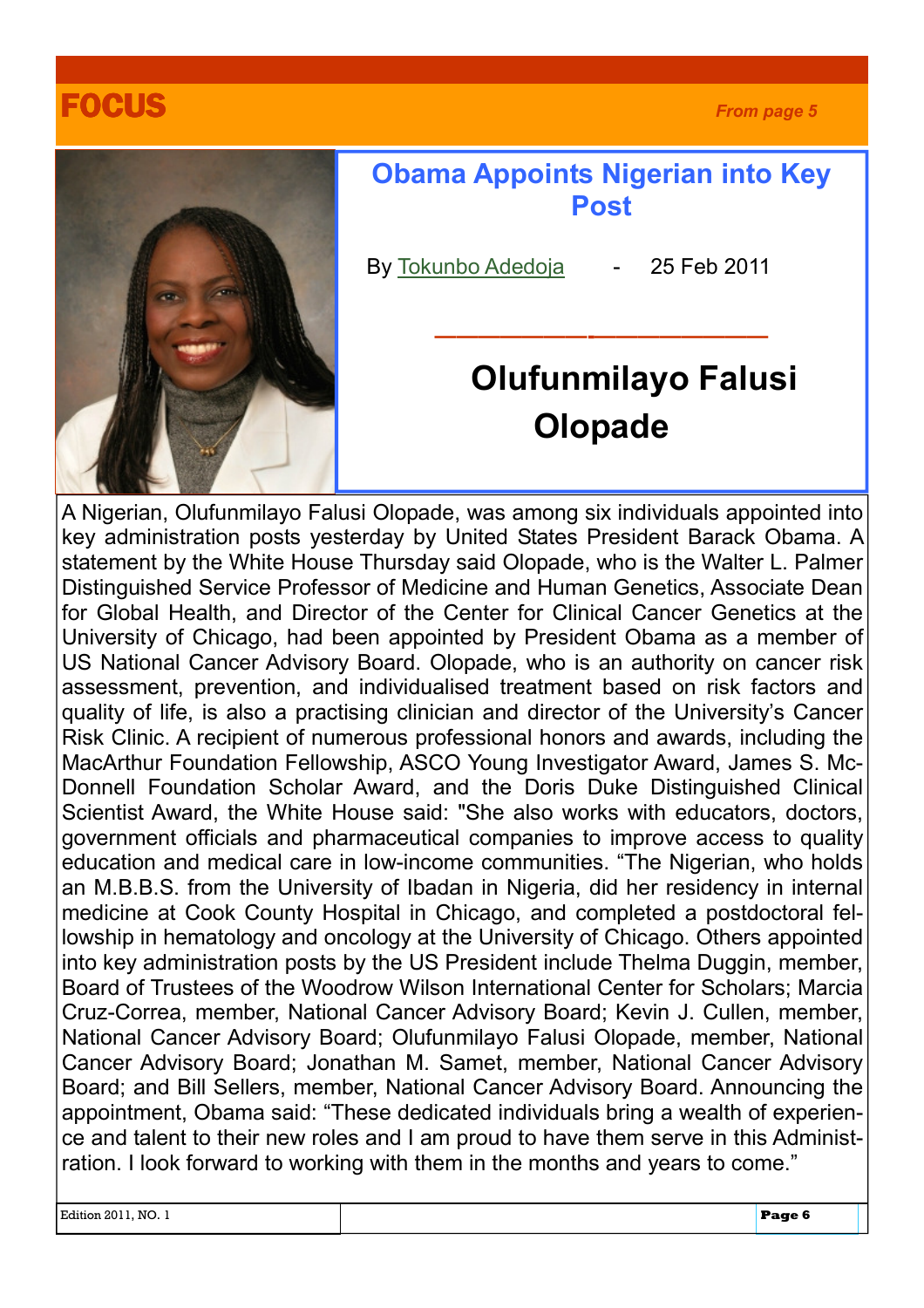### **Spotlight: The Kola Nut** *From Page 2*

### **Strictly My Opinion** *From Page 1*

This does not mean that men are holier than women in Igbo society. It is just a question of a mentality similar to the biblical regard for women. The denial of women's right to break Igbo ceremonial Kola is more of social character and organization and does not imply a let down or inferiority. Women do break the Igbo kola when they gather in their usual cultural groupings of ụmụada or ụmụọkpụ or ụmụmgbọtọ; and also in the Ọha Ndom, that is council of women where no man has a saying. On the contrary, Igbo women have their cultural organizations which are completely independent of men. Igbo women have many customary rights and privileges in the society so that they may not complain over the kola nut tradition which is a matter of division of labour or function. Coming near to the kola symbolism, we note that kola is also used as a symbol of reconciliation and to effect a covenant between two or more persons. A case between two brothers, Ezeakam and Igwe was settled by their eldest brother Elem, who "... brought a piece of kola nut and divided it into two and gave one half to each." When settling murder case in an Abiriba traditional way, kola is normally used.

In a general sense, the kola nut in Igboland constitutes a remarkable social symbol of hospitality, life, peace, kindness, good-will, commensality, fraternity, reconciliation and integrity. The kola is a typical multi-referential social symbol. While the eldest and youngest persons may break and share kola in social gatherings, it is the exclusive right of the priest to break kola during Igbo rituals to juju, as is made evident in Abiriiba. "The kola nut and palm wine are jointly used in the Igbo Sacrament of Igbandụ – final reconciliation of man with God in all disputes or misunderstandings." The unconditional attention given to oji symbolism reveals much of the Igbo cultural identity.

### **By**

**Rev. Fada Jọn Ọfọegbu Ụkaegbu, Ph.D.**

**(Culled from Ahiajoku Series)** 

YOU CAN ADVERTISE YOUR BUSINESS HERE!

A change of will, a change of attitude, a change of character and a change of direction should be our watchdog at these trying times. As we have made our resolutions for the year, I also appeal that we extend these resolutions to the above mentioned points, if they are not already included. We need each other and no man is an island. Can you hear the music? Sing along with me please …

*I follow the Moskva Down to Gorky Park Listening to the wind of change An August summer night Soldiers passing by Listening to the wind of change …* 

### Chorus:

*Take me to the magic of the moment On a glory night Where the children of tomorrow dream away In the wind of change ...* 

Thank you for singing along!

… to restore the diginity of man through projecting lights and bringing cultures together.

**By Emeka Nkem** 

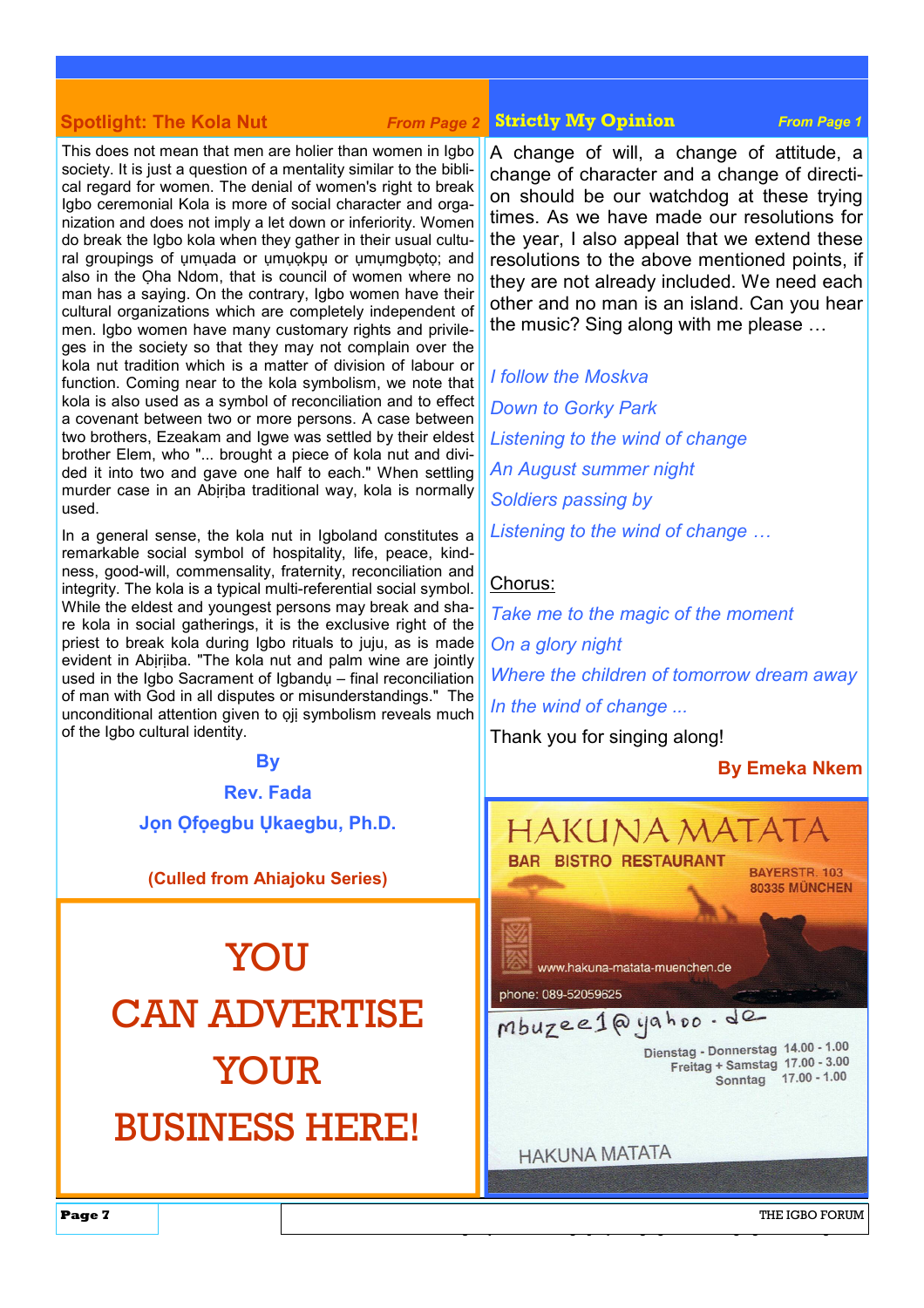# KID`S CORNER **Computers Can Be a Real Pain (Culled from kidshealth.org)**

**If** you're like a lot of kids, you probably spend time sitting at the computer, doing schoolwork or playing games. But whether you're writing a report about aardvarks or zapping aliens, using a computer can be tough on your body. How? Sitting for a long time in positions that aren't natural for your body can strain your hands, wrists, back, and eyes. Over time, this can result in pain and a kind of injury called a **repetitive stress injury**.

### **Sitting Square in Your Chair**

The way you sit is important. To sit square in your chair, put your behind in the center of the seat. Your legs should bend at the knees and rest on the floor. Most kids are too short to do this, so use a footrest or find a box or a stack of books to place under your feet. Sit so your back touches the seat back the whole time. Try not to slouch or lean over the keyboard while you type. A chair that has

Don't get so involved in the computer that you forget to go to the bathroom! And even if you don't have to go to the bathroom, be sure to take breaks. Kids shouldn't sit at a computer for more than 30 minutes without a break.

lower-back support can help you do this.

#### **Typing Time**

When you type, sit so your elbows are bent at 90-degree angles (like an "L"). Your wrists should be straight, not angled up or down so your fingers rest gently on the keys of the keyboard. And if it feels like you have to stretch your fingers to reach the keyboard, move it closer to you. Try to keep your fingers and wrists level with your forearms (the lower part of

your arms). A wrist wrest can help you stay in the right position. If your wrists are starting to hurt, or you are waking up at night with wrist pain, you may be getting an **overuse injury** (this is also called **carpal tunnel syndrome**). If you're having this kind of pain, let your parents know. You might need to see your doctor.

#### **Eek! A Mouse!**

A small wrist rest also can help support your right hand as you move the mouse. Using a trackball instead of a mouse is also a good solution. A trackball allows you to use a few fingers, instead of just one, as you move around the computer screen.

#### **All Eyes on This**

Any time you're using the computer, your eyes are hard at work. Be kind to them by positioning the monitor 18 to 20 inches (46 to 51 centimeters) away from your face. At this distance, you shouldn't have to lean in to read what's on the screen. Position the screen at your eye level, with the top of the monitor itself level with your forehead. This will keep you from having to lean your neck back (or bend forward) to see the monitor. Your mom or dad can help you get adjusted. They can help you raise the monitor a little higher by stacking a few books under it. You also can raise the height of the chair or sit on a pillow or two.

#### **Take a Break**

Here's a good piece of advice: Don't get so involved in the computer that you forget to go to the bathroom! And even if you don't have to go to the bathroom, be sure to take breaks. Kids shouldn't sit at a computer for more than 30 minutes without a break. When it's time for a break, start with your eyes. Focus on something far away by looking out a window. This gives your eyes a rest from all that focusing on the computer monitor. Then you'll want to give your body a break, too. Try to move your muscles. Go for a walk, shoot some hoops, or dance in front of the mirror. Doctors recommend only 1 to 2 hours of screen time per day — which includes TV, the computer, and computer games. Make computer time just one of the activities you do instead of the **only** thing you do. Your body wiL thk U l8r!

**Reviewed by: Wendy Harron, BS, OTR/L Date reviewed: September 2008** 

# **GERMAN PROVERB**

# **Morgen, morgen, nur nicht heute, sagen alle faulen Leute**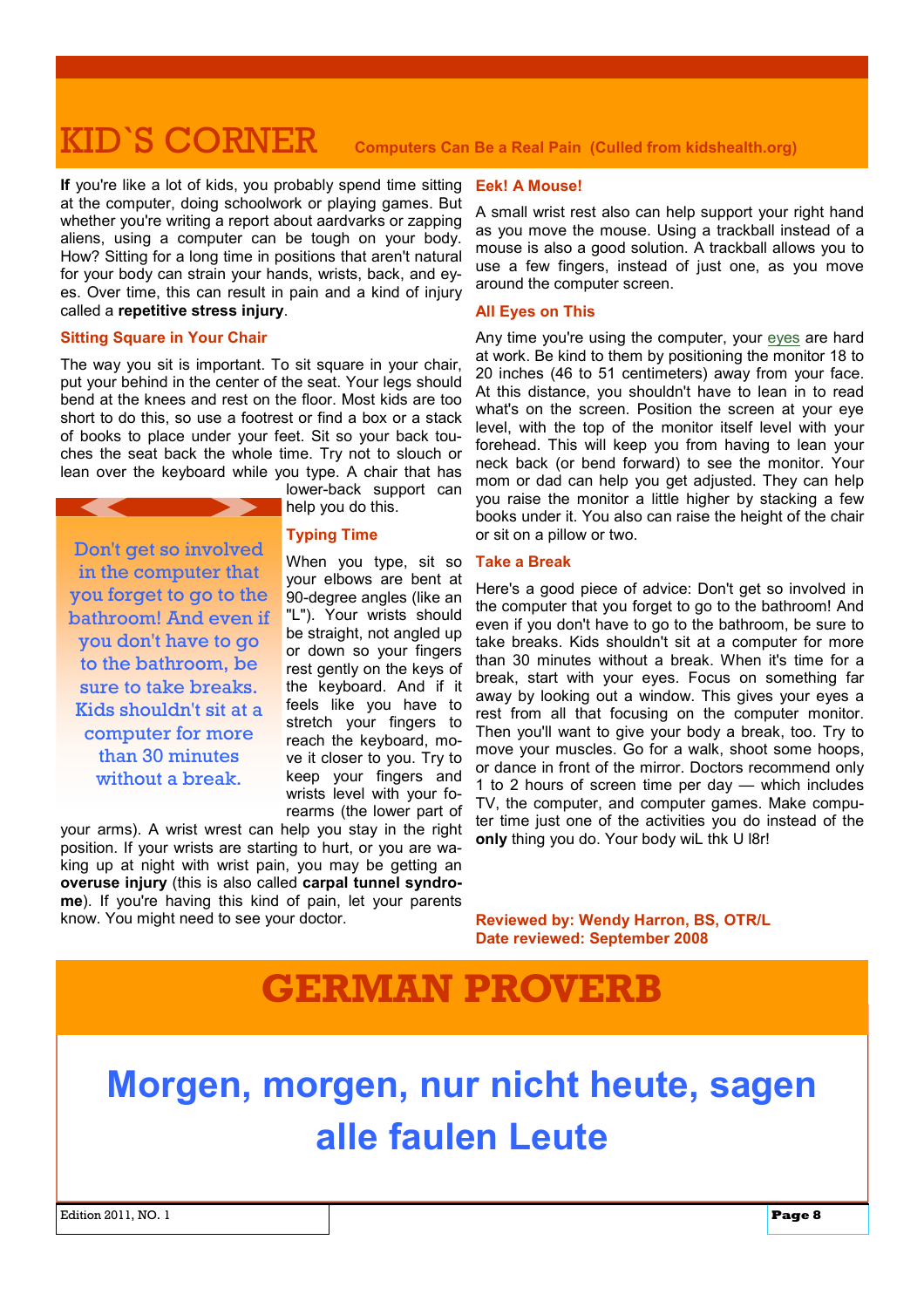# **IN THE NEWS: Global Witness: UK aiding corruption in Nigeria**

### **From**

### **Paul Obi in Abuja , 12.22.2010**

 The British authorities are not doing enough to stop the flow of corrupt money into the United Kingdom (UK) from Nigeria, says Global Witness, an anti-corruption non-governmental organisation (NGO). In an exclusive interview with THISDAY in Abuja, Founder of the organisation Anthea Lawson and her colleague Robert Palmer expressed disgust at the way British and Western banks facilitate corruption in countries such as Nigeria. They indicated that it would ap-

pear on the surface that the UK is "clean". But their investigations suggest that the actual enforcement of rules and regulations on money laundering leave much to be desired. Lawson asked the David Cameroon government to rein in on banks that receive corrupt deposits. Her words: "We want to emphasize that British banks and regulators are not doing enough to tackle money laundering. There is need for a global effort to effectively

"We want to emphasize that British banks and regulators are not doing enough to tackle money laundering. There is need for a global effort to effectively enforce the laws which are designed to stop the flow of dirty money, whether it is in corruption, tax evasion or organised crime or even money for funding terrorism."

enforce the laws which are designed to stop the flow of dirty money, whether it is in corruption, tax evasion or organised crime or even money for funding terrorism."

 Global Witness had in October this year published a damning report on how major British banks received stolen money from influential Nigerians. The ways through which former Governors of Bayelsa and Plateau States Dieprieye Alamieyeseigha and Joshua Dariye respectively laundered ill gotten wealth were uncovered. "Apart from the banks, the British government is supposed to be involved in strengthening laws, enforcing it so that we can stop this," stated Lawson. "The challenge to the David Cameron government is to push the regulator in the UK, the Financial Services Authority (FSA), to make a really serious effort to punish those banks who are taking corrupt funds. The reason banks think

this is ok is because there has not been deterrence," she added. Although, efforts have been made to improve the British system, however, the reality is that day after day, there are new cases of stolen money flowing into the country, Palmer stated. He said due diligence should be a priority for financial institutions; sources of funds have to be verified; and if they are questionable, they should be reported to the authorities.

 Lawson recalled that some 23 banks that were reported by the FSA to have engaged in such practices were not publicly reprimanded. A few years later, the same banks were featured in the Global Witness report on corruption. She cited the example of the

> United States (US) where companies are fined heavily, if found to have breached the anti-money laundering laws. That aggressive approach also indicates the priority of the government there, she noted. "If you look at the US, the authority may have been willing to fine banks huge amounts, hundreds of millions of dollars......it is something which is a priority......so I think it is about the political will," she stated. Lawson went on to say that the NGO is is trying to change the perception that Western countries are clean. She explained that establishing the link between poverty in developing countries and the actions of institutions in the developed world is paramount. She explained that the UK gives away development grants to developing countries but turns around to undermine that effort by aiding corruption across borders. That is in-

consistent, she emphasised.

Part of the job of Global Witness, Lawson argued, is to make bankers in the UK see how their actions impoverish people in other parts of the world. In order to create a just and fair world, all countries must cooperate in the area of fighting money laundering, she said. When reminded that politicians would always find safe havens elsewhere, Palmer said the plan is to make it more difficult to launder money worldwide. "We hope that the space will get smaller and smaller," he said. While corruption may not be wiped out completely, excesses can be curbed, Lawson added.

#### **(culled from THISDAY)**

**Do you have an opinion or Article to share with the public? Contact us at: igbos\_in\_munich@yahoo.com** 

**Page 9** THE IGBO FORUM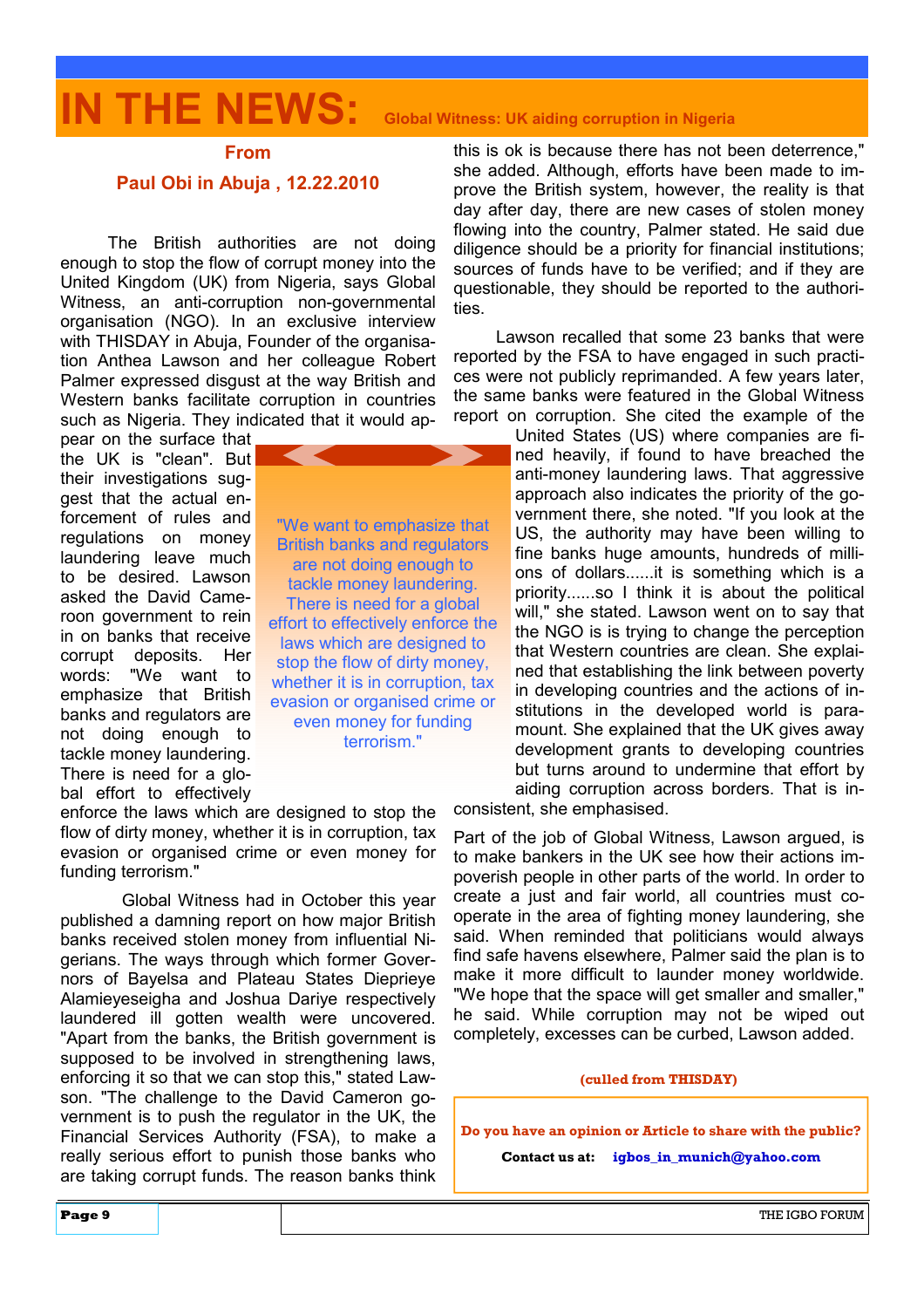### INFORMATION

**ICF e.V. Munich: www.i-c-f.net/**

**German Laws in English: www.gesetze-iminternet.de, and click translations** 

# CTS OF

\* The first thermometers were called thermoscopes and while several inventors invented a version of the thermoscope at the same time, Italian inventor Santorio Santorio was the first inventor to put a numerical scale on the instrument. Galileo Galilei invented a rudimentary water thermometer in 1593 which, for the first time, allowed temperature variations to be measured. In 1714, Gabriel Fahrenheit invented the first mercury thermometer, the modern thermometer.

### **(from http://www.about.com/)**

------------------

\* On Nov. 8, 1895, German scientist Wilhelm Roentgen's experiments with cathode rays led him to discover X-rays, a feat that earned him the first-ever Nobel Prize for Physics.

### **(from http://www.findingdulcinea.com/)**

---------------- \* The English word "girl" was initially used to describe a young person of either sex. It was not until the beginning of the sixteenth century that the term was used specifically to describe a female child

\* The probability of a woman giving birth to a baby girl instead of a baby boy increases significantly the nearer the mother lives to the equator. While the cause of this gender selection is unknown, scientists believe the constant sunlight hours and abundant food supply in tropical regions may favor female births.

\* Worldwide, there are approximately 107 baby boys born for every 100 baby girls. Scientists believe the elevated birth rate in favor of boys may be linked to the higher mortality rates of boys in infancy and childhood.

\* Cocaine affects the heart's electrical activity and causes spasm of the arteries, which can lead to a heart attack or stroke, even in healthy people.

\* In 1929, German surgeon Werner Forssmann (1904-1979) examined the inside of his own heart by threading a catheter into his arm vein and pushed it 20 inches and into his heart, inventing cardiac catheterization, a now common procedure.

\* On December 3, 1967, Dr. Christiaan Barnard (1922-2001) of South Africa transplanted a human heart into the body of Louis Washansky. Although the recipient lived only 18 days, it is considered the first successful heart transplant.

**(from http://facts.randomhistory.com/)** 

### **Something to think about ...**

### **The UPS and DOWNS of LIFE**

1]Prayer is not a "spare wheel" that you pull out when in trouble, but a "steering wheel" that directs you to the right path.

2] A Car's WINDSHIELD is large but the Rear view Mirror is small? It could be interpreted to mean that our PAST is not as important as our FUTURE. So, Look Ahead and Move on.

3] Friendship is like a BOOK. It takes few seconds to burn, but years to write.

4] All things in life are temporal. If you find any of them worth enjoying, enjoy them but remember, they will not last forever. If you find them troublesome, don't worry, they will not last long either.

5] Old Friends are like Gold! New Friends are like Diamond! If you get a Diamond, don't forget the Gold! In order to hold to the Diamond, you will definitely need the Gold!

6] Often when we lose hope and think this is the end, GOD smiles from above and says, "Relax, sweetheart, it's just a bend, not the end!

7] When GOD solves your problems, you have faith in HIS abilities; when GOD seems not to solve your problems, HE has faith in your abilities.

8] A blind person asked St. Anthony: "Can there be anything worse than losing one's eye sight?" He replied: "Yes, losing your vision!"

9] When you pray for others, God listens to you and blesses them, and sometimes, when you are safe and happy, remember that some people are praying for you.

10] WORRYING does not take away tomorrow's TROUBLES; it takes away today's PEACE.

**(from a good friend)**

Edition 2011, NO. 1 **Page 10**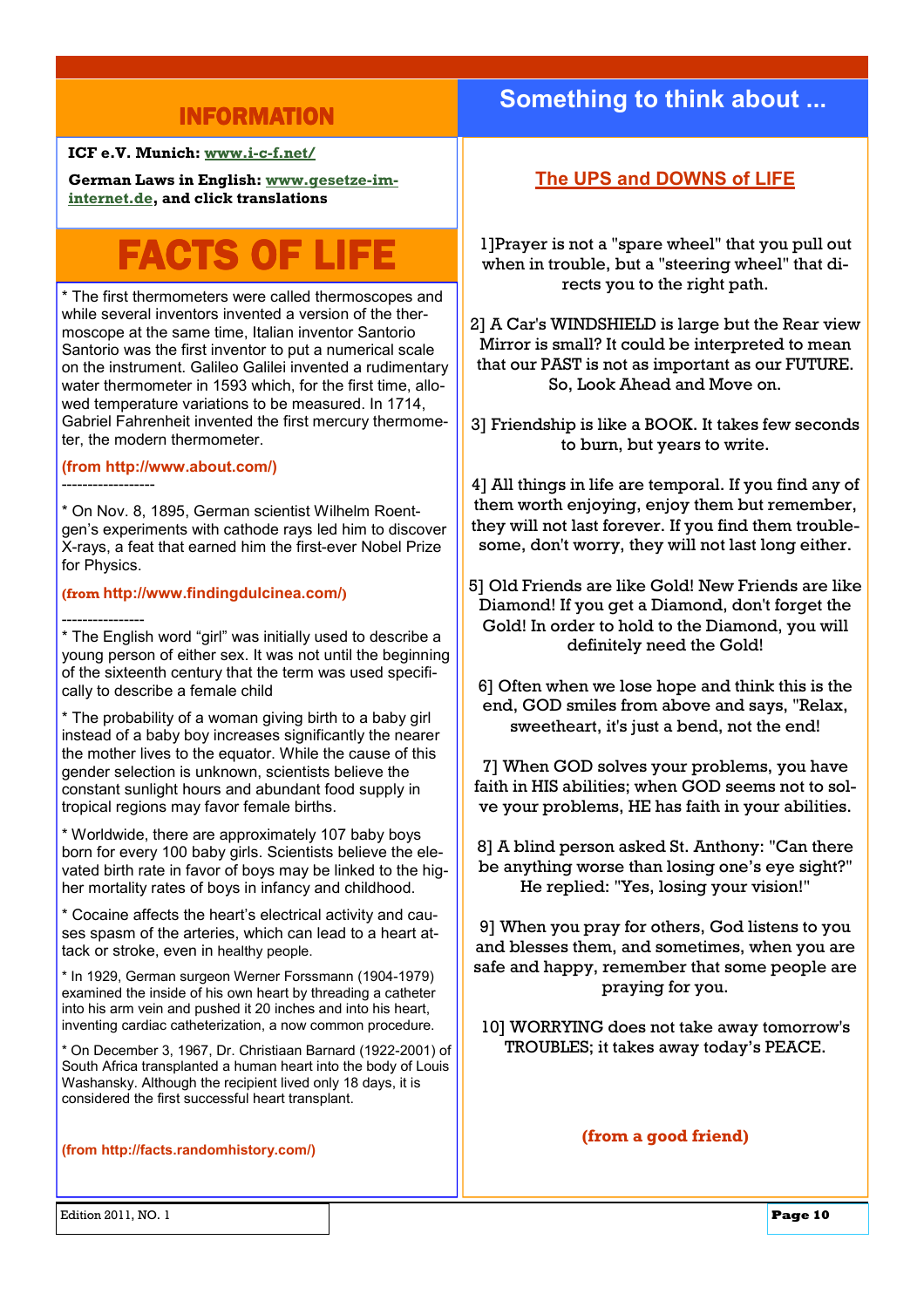**IN THE NEWS**

Why not? After all, those wise men are smart enough to believe that the stupid among us would always pay their dues while their own portion of the deal is to go about spreading criticism without any iota of positive contribution or support. Well, never mind, critics are like lame people teaching athletes how to run a race.

Initially we used to **pay visits to** mothers who put to bed until some smart ones among us told us that their wives put to bed in Nigeria even though they had not visited Nigeria since two years or more (don't worry, their wives were conceived by the Holy Ghost). Some of us argued against **condolence support** because their parents were long dead. Majority of us didn't **care about yearly development program** because they were wise-menfrom the-east who knew in advance that any project we may carry out would never be done in their villages. The examples are endless and I promise not to bore you anymore. Frankly speaking, if one suddenly recognizes the importance of discipline, payment of dues and solidarity with another union but all along showed none of the aforementioned solidarity and dedication to ICF, then it leaves us with lots of concrete conclusions about what a fool he/she thought we are. Most of us don't have anything personally to gain from ICF apart from enjoying being a member and contributing our very best which we expect from all and sundry. Don't we all believe in the creation of utopian Biafra? But how long can Biaframirage hold in the light of everyone being convinced that ten countries could be created out of Biafra because we failed to contribute our very best but only dream that if a separate country is created for us, we would fare a lot better?

Creation of ten thousand associations or a million countries called Biafra is not and would never be the solution but discipline, hard work, tolerance and understanding are and will always be. One of the best associations I've ever enjoyed in my life was during my time as the Brutal Marshal/ member of the Palm Wine Drinkards Club because of our love for one another, discipline to adhere to the rules and carry out our rights and obligations, tolerance of each other and understanding of our differences.

*PLEASE DON'T TEAR ICF APART, WE DON'T HAVE AN-OTHER IGBO UNION WE CAN CALL OURS IN MUNICH!!!* 

**By** 

**Chairman Sydneys Ozoemena Offor** 

**YOU** 

**can Adertise** 

**your** 

**Business Here!** 

**NCAA Certifies Air Nigeria Air Operator's Certificate** 

**By Chinedu Eze - 20 Jan 2011** 

The Nigerian Civil Aviation Authority (NCAA) has re-issued an Air Operator's Certificate (AOC) to Air Nigeria Development Limited in line with the Civil Aviation Act 2006 and the Nigeria Civil Aviation Regulations to continue with passenger and cargo flight operations.

Announcing the re-issuance of the AOC in Air Nigeria's corporate name, the Chief Executive Officer, Mr. Kinfe Kahssaye said the development further reaffirms the existing safety standards of the airline, while also noting that another significant change would be the seamless usage of Air Nigeria's trademark across its route network. "We have consistently adhered to global aviation safety requirements and our operations are carried out by a well maintained fleet of aircraft as well as support from a competent workforce and it is our commitment to continually maintain the standards.

"The re-issuance of our Air Operator's Certificate is coming at an auspicious time when we are implementing a fast and profitable growth plan to further expand our frontiers through the acquisition of modern fleet of aircraft as well as the introduction of new routes on both domestic and regional network to serve our customers better," said Kahssaye.

The airline said that the re-issuance of the AOC to Air Nigeria is another major milestone in the ongoing turn-around initiatives of the airline, especially as the airline continues to adhere to global best practices in stabilising and positioning the airline on the path of profitability. Air Nigeria is one of the fastest growing airlines in West Africa. From its operational base at the Murtala Mohammed Airport, Lagos, Air Nigeria currently operates to Benin City, Owerri, Port Harcourt, Abuja, Kano, Sokoto and Enugu on the domestic routes. It also operates to Brazzaville, Accra, Douala, Dakar, Monrovia, Cotonou, Banjul, Libreville and Abidjan with further plans to extend services to more African destinations, Europe, Asia and America.

… to restore the diginity of man through projecting lights and bringing cultures together.

**Page 11 THE IGBO FORUM**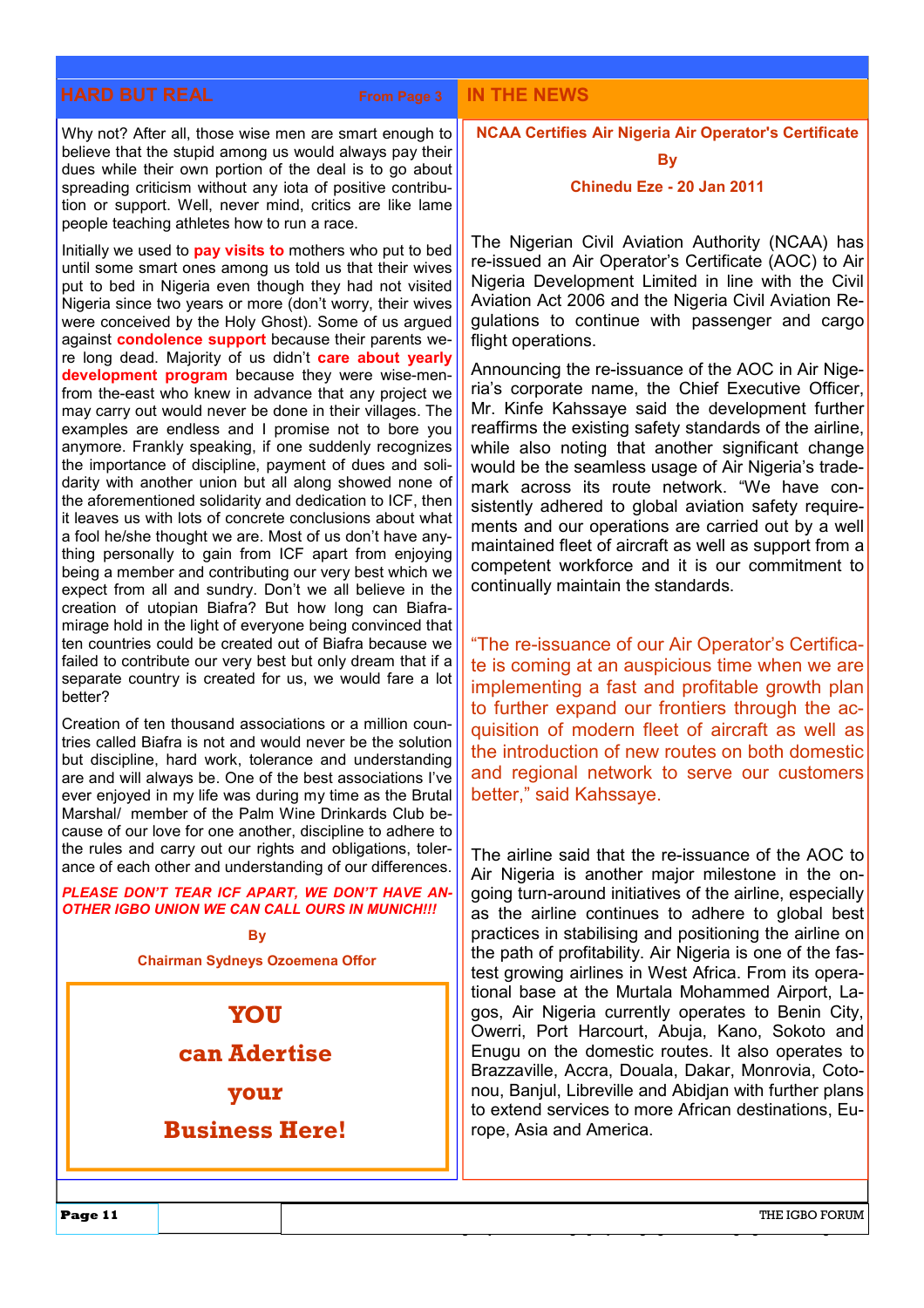Today I say to you: "hope we can believe in" and "YES WE CAN!"

TO UNITY-- YES WE CAN!

TO PEACE—YES WE CAN!

TO LOVE—YES WE CAN!

TO UNDERSTANDING—YES WE CAN!

RESTORATION OF OUR FADING FAMILY VIRTUES ----YES WE CAN!

In conclusion: for us to achieve all these, we must start from our innermost selves, to reexamine ourselves, to eschew hate, dichotomy, rumor-mongering, antagonism etc. The power lies in us. Let's use our various capabilities individually and collectively as one people for the good of all. A family that prays together and stays together always holds out very well in terms of external tribulations. Let us pray together and be overwhelmed by the power of God in realizing this peace and harmony that we seek. The pursuit of excellence is excellence itself. Our God is not the author of confusion rather the author of perfection. A hero is not recognized by what he destroyed, rather by what he builds.

"**Those who make peaceful change impossible makes violent change inevitable**" **----** 

**Edmond Burke. What legacy will we leave behind for our children and those yet unborn? The future you save now will be your own.** 

By Chucks Ifeacho (Ozomma)

### **IN THE NEWS**

### **Women and immigrants must fill labour**

**shortage, study says** 

**Published: 21 Jan 11** 

**Online: http://www.thelocal.de/national/20110121- 32575.html** 

Women and immigrants will have to fill the skilled worker shortage expected to hit Germany in the coming years, according to a new 10-point plan by the Federal Employment Agency (BA). Improved educational programmes and better labour market policies for these groups could create several million new job candidates by the year 2025, according to the BA study cited by daily Frankfurter Allgemeine Zeitung on Friday. "We can't afford to ignore the dormant potential in our country," BA spokesperson Raimund Becker wrote in the study. As the population shrinks and ages, the number of potential workers is expected to drop by 6.5 million to 38 million, a situation expected to significantly slow economic development. In the best-case scenario, some three million full-time workers could be gleaned from better integration of women into the work force, said the study, entitled Perspektive 2025: Fachkräfte für Deutschland, or "Perspective 2025: Qualified workers for Germany."

Other goals include lowering school drop-out rates and increasing workweek time by two hours, the study said. But these measures still won't be enough to keep the

**"We can't afford to ignore the dormant potential in our country," BA spokesperson Raimund Becker wrote in the study.** 

**"Without immigration the problem can't be solved,"** 

**…..** 

country's demographic decline at bay. "Without immigration the problem can't be solved," Becker wrote in the paper. But an immigration programme tailored to economic needs could bring in some 800,000 skilled workers, he explained. Currently many potential foreign workers are choosing other countries above Germany, though. Of the 721,000 immigrants to arrive in the country in 2009, just 17,000 were counted as skilled labourers, the study said. "Since the

turn of the millennium, migration statistics have been moving against Germany," Becker wrote.

However if the need for qualified employees isn't solved in the long term, there will be drastic consequences for the country, he warned. Meanwhile Angela Merkel's centreright government coalition continues to grapple with creating new immigration policies that include improved recognition of foreign educational credentials.

Edition 2011, NO. 1 **Page 12**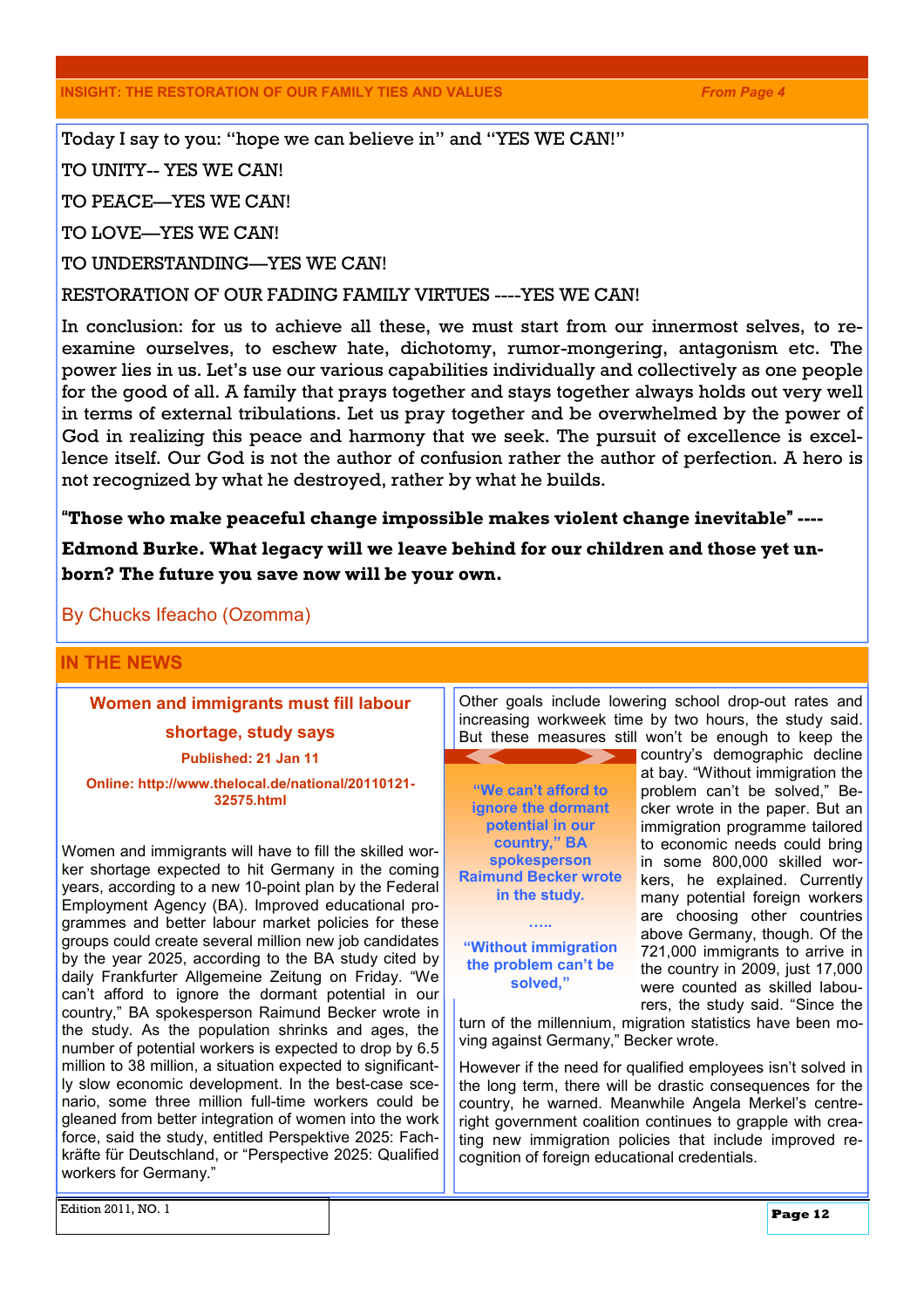# JUST FOR FUN …

### **The Spanish Computer**

**A Spanish teacher was explaining to her class that in Spanish, unlike English, nouns are designated as either masculine or feminine.** 

**"House" for instance, is feminine: "la casa."** 

**"Pencil," however, is masculine: "el lapiz."** 

**A student asked, "What gender is 'computer'?"** 

**Instead of giving the answer, the teacher split the class into two groups, male and female, and asked them to decide for themselves whether "computer" should be a masculine or a feminine noun.** 

**Each group was asked to give four reasons for its recommendation.** 

**The men's group decided that "computer" should definitely be of the feminine gender ("la computadora"), because:** 

**1. No one but their creator understands their internal logic;** 

**2. The native language they use to communicate with other computers is incomprehensible to everyone else;** 

**3. Even the smallest mistakes are stored in long term memory for possible later retrieval; and** 

**4. As soon as you make a commitment to one, you find yourself spending half your paycheck on accessories for it.** 

**(THIS GETS BETTER!)** 

**The women's group, however, concluded that computers should be Masculine ("el computador"), because:** 

**1. In order to do anything with them, you have to turn them on;** 

**2. They have a lot of data but still can't think for themselves;** 

**3. They are supposed to help you solve problems, but half the time they ARE the problem; and** 

**4. As soon as you commit to one, you realize that if you had waited a little longer, you could have got a better model.** 

**Which group do you think won?** 

### **For Adverts, contact us at: igbos\_in\_munich@yahoo.com**

**Page 13** THE IGBO FORUM